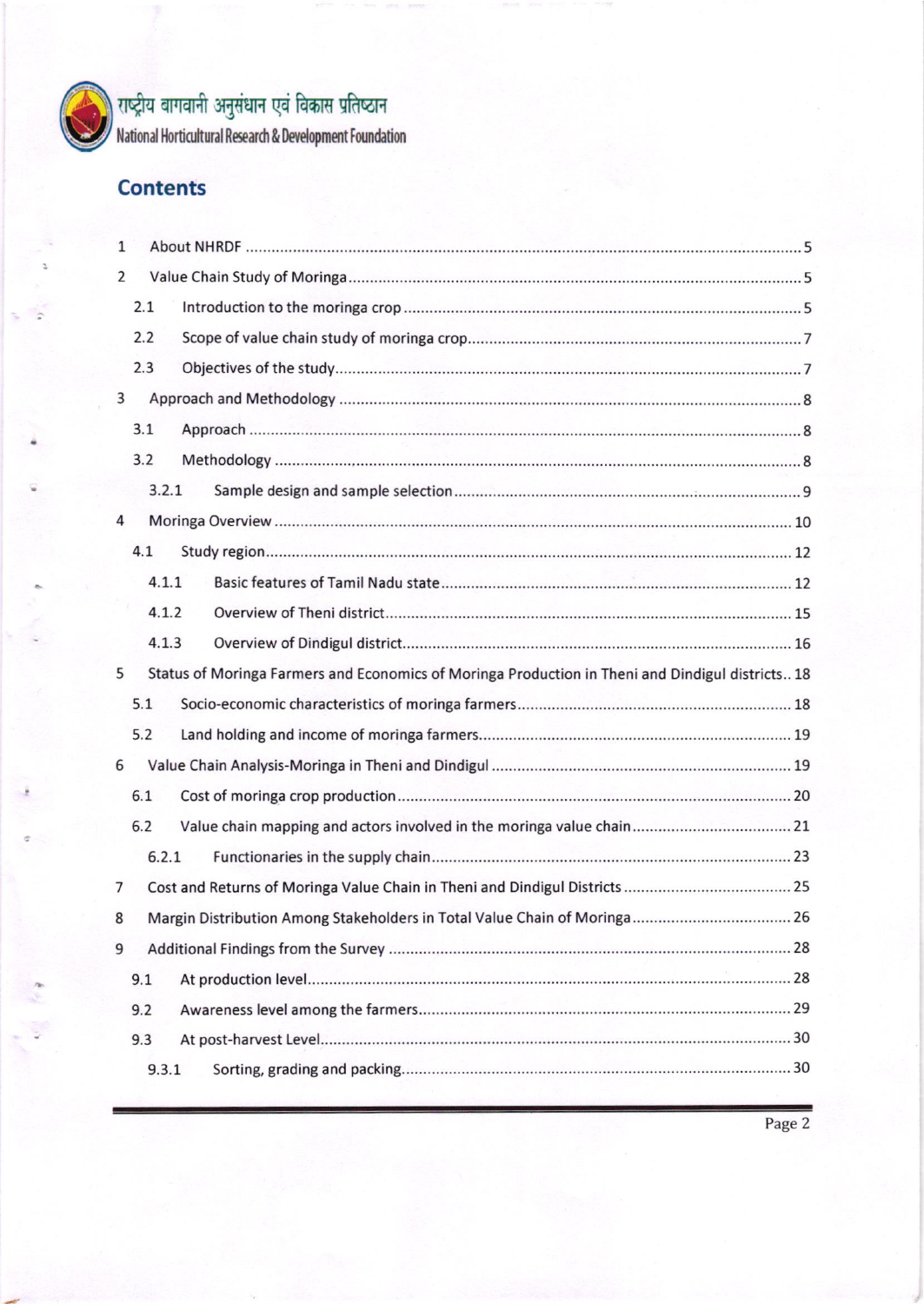

# )<br>| राष्ट्रीय बागवानी अनुसंधान एवं विकास प्रतिष्ठान<br>| National Horticultural Research & Development Foundation

|    | 9.3.2  |                                                                                                 |  |
|----|--------|-------------------------------------------------------------------------------------------------|--|
|    | 9.3.3  |                                                                                                 |  |
|    | 9.3.4  |                                                                                                 |  |
| 10 |        |                                                                                                 |  |
|    | 10.1   |                                                                                                 |  |
|    | 10.1.1 |                                                                                                 |  |
|    | 10.1.2 |                                                                                                 |  |
|    | 10.1.3 |                                                                                                 |  |
|    | 10.1.4 |                                                                                                 |  |
| 11 |        | Factors that Influence Price of Moringa in Theni and Dindigul Districts of Tamil Nadu State  37 |  |
|    | 11.1   |                                                                                                 |  |
|    | 11.2   |                                                                                                 |  |
|    | 11.3   |                                                                                                 |  |
|    | 11.4   |                                                                                                 |  |
|    | 11.5   |                                                                                                 |  |
|    | 11.6   |                                                                                                 |  |
| 12 |        |                                                                                                 |  |